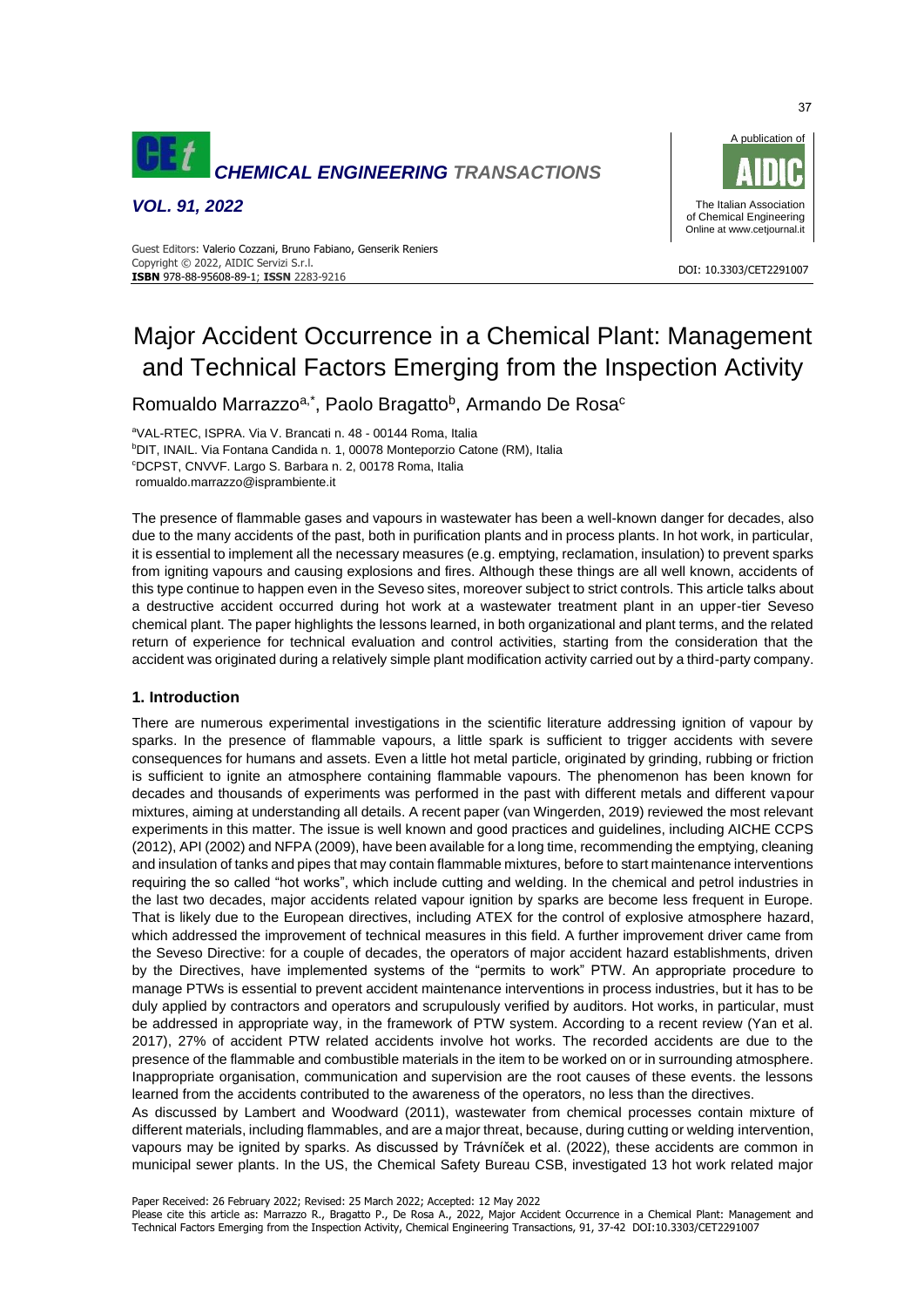accidents occurred, in the period 2001-2016 including municipal and industrial sites. CSB, in order to prevent these accidents, issued a Safety Bulletin, which provide operators an effective procedure to have safe hot works at tanks containing flammable materials (CSB 2010). In Europe, at Seveso sites these accidents are less frequent, but, albeit rarer, they continue to occur, despite regulations, guidelines and inspections. Thus, in the European database of accident at Seveso sites, there are at least two major accidents recorded in the decade 2010-20, triggered by hot works at wastewater tanks (ID=0911, ID=0958).

The paper discusses in the detail just the last event, happened in 2020 at a chemical site, upper tier according the Seveso classification. The method adopted to find the technical and organizational causes is discussed section 2. Section 3 presents the essential information on the accident. Section 4 shows the findings of the investigation. Section 5 provides the operators with a few practical suggestions. The last section tries to understand why the hazard related to hot works and flammable materials has been ignored, even though it has been for years present in regulations, guidelines and recommended practices.

# **2. Methods**

In case of a major accident, the Legislative Decree 105/2015, the Italian implementation of Directive 2012/18/EU, imposes an inspection after the event. A commission is charged by Ministry of Ecological Transition (formerly Ministry of Environment), and it is made up by 3 members from: National Institute for Environmental Protection and Research (ISPRA - Istituto Superiore Protezione e Ricerca Ambientale); National Fire Brigades (CNVVF – Corpo Nazionale Vigili del Fuoco); National Workers' compensation Authority (INAIL – (Istituto Nazionale Assicurazione Infortuni sul Lavoro). The inspection consists of collecting evidences through acquisition and verification of documentation, on-site visit and inspection on the state of the plants and equipment, interviews with workers representatives, occupational physician, internal staff and subcontractors.

The commission investigates the dynamics of the event in order to learn lessons for preventing major accidents and mitigating their consequences, collecting information and data through the e-MARS (Major Accident Reporting System) database. The commission must prepare a final technical report, which states the analysis of the technical and organizational factors related to the accidental causes, the description of the dynamics and consequences of the event, with a focus on the corrective actions taken by the operator in reference to the Safety Management System (SMS) issues (Wood, M. 2018).

Reporting an event into e-MARS, on behalf of the European Commission, is compulsory for EU Member States when a Seveso establishment is involved and the event meets the criteria of a "major accident" as defined by Annex VI of the Seveso III Directive. The e-MARS database is a lessons learned database in accordance with the purpose stated in the Directive 2012/18/EU. The purpose of the e-MARS is to facilitate exchange of lessons learned from accidents and near misses involving dangerous substances in order to improve chemical accident prevention and mitigation of potential consequences (EU. 2020).

# **3. Site and Event description**

The event consisted of an explosion of tank containing wastewater from batch production installation plant and subsequent fire in a chemical installation, located in a national chemical and petrochemical hub with a high concentration of major accident establishments.

These are the main characteristics of the accident: substances involved (greater than 5% of quantity in Column 3 of Annex 1 of the Directive 2012/18/EU (EU 2012); injury to persons (2 burned operators and 6 operators with hospitalizing injuries); management of emergency (evacuation, shelter-in-place, utility disruption and damage to real estate); immediate damage to the environment (according to Annex 6 of Directive 2012/18/EU); damage to property (on-site >2M euro; off-site > 0.5M euro).

# **3.1 Site and installation**

The establishment is in an industrial area which is a national chemical and petrochemical hub with a high concentration of major accident establishments. There are vulnerable territorial/environmental elements within a two-kilometers radius of the site, consisting of: built-up areas, industrial/production activities, densely populated areas/buildings, services/utilities, transport, a rail network, an airport, port areas, vulnerable environmental elements (a protected lagoon), aquifers.

The establishment produces specialized chemicals used in the following sectors: cleaning, fine chemicals, paper, plastics, textiles, cosmetics, colourants. The establishment contains the following batch production plants: PM1 (inactive since 2003); PM3; PM4 and PM5; PM6.

Production installation PM6, where the event originated, can be used to synthesize the following, depending on market demand: iscotrizinol; palmeth-25 acrylate; PEG 1000 acrylic ester or (poly(ethylene glycol) diacrylate; methacryloyl ethyl trimethyl ammonium chloride homopolymer. Plant PM6 occupies a floor area of

38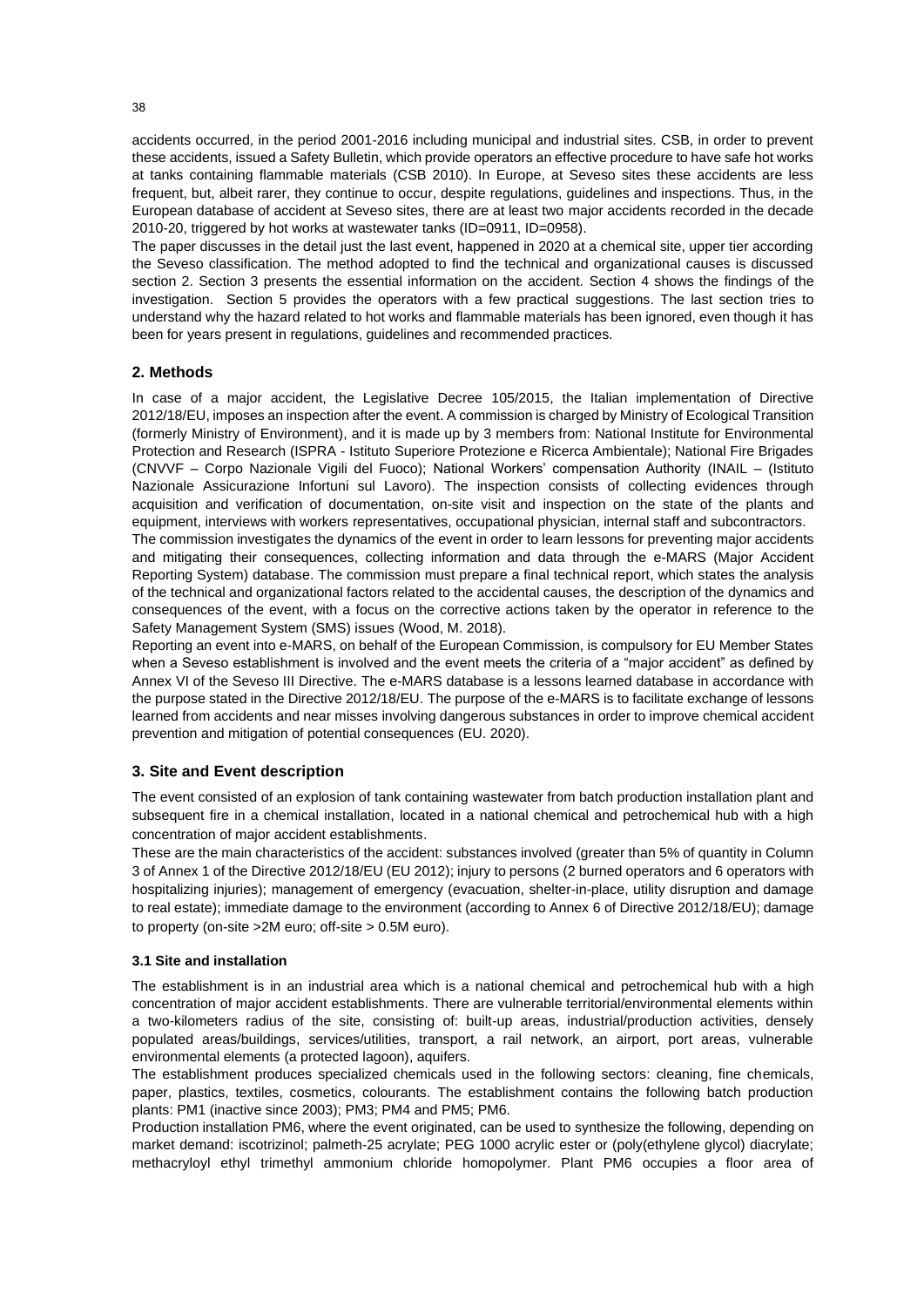approximately 90  $\text{m}^2$ . The apparatus is installed on a metal framework along with the apparatus belonging to plant PM4 and PM5.

As the event developed, systems and equipment pertaining to the other plants at the establishment became involved, including: a fiberglass atmospheric waste water storage tank (from which the event originated); products and chemicals on the establishment's forecourt stored in drums, intermediate bulk containers (IBCs) and tanks; pressurized (in line with the Pressure Equipment Directive) and non-pressurized (atmospheric) reaction vessels; tanker in the process of unloading (only the vehicle was affected, not the substance); installation process lines and piping.

# **3.2 Accident dynamic**

The accident occurred in the morning (it was raining at the time the event occurred), when a fire broke out in the area of 2 tanks (TK 2.1 and TK 2.2), starting from an ignition of a flammable atmosphere during welding works, at a "batch" plant producing light stabilisers for the cosmetics market, which was in operation at the time of the event.

The accident occurred during modification works, carried out by an external firm (mechanical and electrical/instrumentation maintenance assistance), which was connecting tank TK 2.2, containing wastewater with flammable substances, to the wastewater network. For this work, a regular permit to work PTW and a hot work licence were issued, the latter having been issued following preliminary checks for the safe preparation of the area, in accordance with the applicable SMS procedure.

One hour before the event, the contracted workers had cut the pipe that was being worked on using an angle grinder and were preparing to place the new pipe, as planned, after having constructed the fitting where the pipe was to be attached. The event occurred when the previously cut pipe was being sealed, while an electric arc welder was in use. The external workers involved (two operators, with appropriate PPE) were on a work platform set up to ensure the safety of the activities in question, approximately 8-10 m above ground level. This work platform was approximately 5 m from the outer perimeter of tank TK 2.2.

The trigger gave rise to the explosion and catastrophic rupture of the atmospheric tank, resulting in the release of flammable vapours and the formation of a vast fire. In other words, an internal domino effect was generated, which subsequently affected all the units and plants of the establishment, in a succession of fires and explosions.

#### **3.3 Involved substances**

Based on past laboratory analyses, tank TK 2.2 was likely to have been holding wastewater containing the following hazardous substances: xylene, acetone, methyl acetate, ethanol, ethylbenzene, o-xylene and hexyl acid.

According to the notification form set out in Annex 5 Directive 2012/18/EU, the substance in question was present at the establishment under the following definition: WASTEWATER CONTAINING METHYL ALCOHOL, ETHYL ACRYLATE, WHITE SPIRIT, XYLENE. This substance has the following hazardous properties: P5c (hazard statement H226 - Flammable liquid and vapour); E2 (hazard statement H411 - Toxic to aquatic life with long-lasting effects). The amount directly involved in the event was approximately 130 tonnes, compared with a potential amount of approximately 144 tonnes (the tank's storage capacity).

At the time of the event, various types of dangerous substances were present at the establishment in the units affected (plants, units and storage on the forecourts), including: 2-ethylhexyl-4-aminobenzoate; Xylene; Acetone; Methanol; Ethyl acrylate; White spirit; Morpholine; bis-Aminopropyl ethylenediamine; tert-Butyl hydroperoxide; tert-Butylamine; Ammonia; Diisopropylamine; Xylenic mixture; waste EWC 160305 'Organic wastes containing hazardous substances'; wastes, decontaminants, washing mixtures.

# **4. Results**

The technical and organizational factors related to the accidental causes, the consequences of the event, with a focus on the corrective actions in reference to the SMS issues, are described below, as they result from the application of the method referred to in section 2 of the paper.

## **4.1 Causes description**

The accident occurred as a result of modification interventions that were being carried out by a third company, which was modifying a connection between the wastewater network and tank TK 2.2. The use of an electric arc welder when sealing the previously cut pipe caused the flammable mixture within the tank (wastewater vapour) to ignite. Furthermore, according to statements from the plant operators, the tank on which the line modification work was to be carried out (TK 2.2) was blanketed with nitrogen pumped in through the same pipe that was cut and then welded, at approx. 2.5 bar. It is possible that, precisely as a result of cutting the pipe, the inert nitrogen atmosphere was lost due to the broken connection.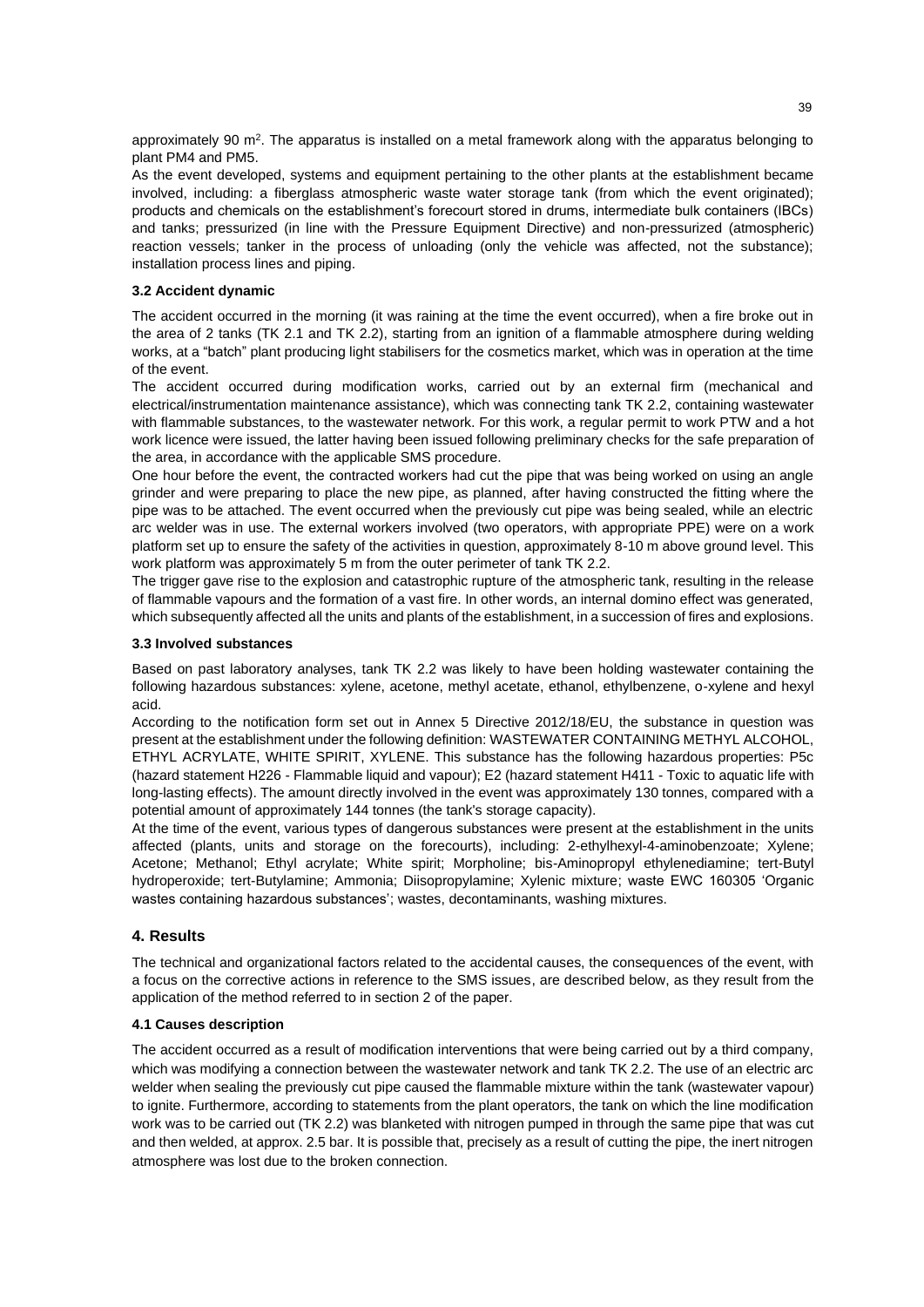In addition to the possible human cause linked to the error of operators, a series of elements concerning the organizational causes are examined.

They include design of plants/systems/equipment: the presence of hazardous substances stored on the forecourt were not adequately protected by fire prevention systems.

Another element that emerged relates to the process analysis, in fact there were no evidence of risk analyses having been done on the modification works carried out.

Therefore, a series of technical and management elements should be highlighted, which have contributed to inadequacy, lack of presence and/or lack of clarity, such as:

- isolation of equipment and systems: connection system between pipe and tank.
- maintenance/repair activities: activity not subject to the SMS management of change procedure).
- organizational procedures: aspects related to the implementation of the work permit, such as, for example, preliminary checks and/or during the execution of activities, and the management of changes, with specific attention to preliminary risk analysis.
- supervision and testing/inspections/records: control of on-site activities and related formalization.
- training/instructions: inadequate training of the operators of the third company on the major accident hazards related to the change.

## **4.2 Consequences of the event**

Effects were recorded on human health.

Two employees of the third-party company sustained burns to 30-40% of their bodies. They were hospitalised for approx. 2 months. As far as the operator is aware, their injuries have not resulted in permanent incapacity.

Three employees visited in the emergency room and discharged on the same day: accident no. 4 days for first degree burns to the face and neck; accident n. 6 days by inhalation of toxic fumes; accident no. 7 days for multiple bruises.

People living in the industrial district within 1 km radius of the establishment were asked to stay at home with the windows closed until the emergency was over (from the start of the event until it ended at approx. 14.00).

As regards the effects on the environment resulting from the washout of the extinguishing water used during the event, no pollutants were detected in the protected lagoon nearby, while traces were found in the industrial canals of the site.

The fire affected all production areas, directly and by heat radiation, as well as part of the laboratory building, the control room adjacent to the production units and the cooling tower area. The assets were destroyed and are now no longer usable (apart from 15 metal tanks).

The costs amount to: EUR 35,000,000 (material losses, such as: raw materials; final and intermediate products; equipment, fixed and mobile tanks, machinery and installations; establishment management hardware and software; civil engineering structures and works; company vehicles); EUR 14,000,000 (response, clean-up, restoration costs, including the use of ships with anti-pollution equipment, with subsequent monitoring and replacement in the industrial canals).

## **4.3 Corrective actions implemented**

The corrective actions implemented are explained in terms of emergency measures adopted immediately after the event and actions taken subsequently, by the Competent Authorities, and in terms of prevention and mitigation measures adopted following the event, by the site operator and management.

At the time of the event (approx. 10:20), the Internal Emergency Plan (IEP) was activated by the shift emergency coordinator (shift attendant) and external emergency services were alerted in the form of a call to the local station of the fire brigade. About on-site systems, automatic fire protection systems and fire-fighting equipment were activated, consisting in tank cooling towers and fixed water monitors serving the installations.

About 22 people, belonging to internal and third-party staff, who were present at the establishment on that day were evacuated.

The External Emergency Plan (EEP) was then activated by the Prefect's Office, following notification from the fire brigade. Following intervention by the off-site external emergency services, the fire was brought under control at approx. 14:00, and the emergency was declared over at approx. 17:00. Approximately 30 fire brigade vehicles attended with 90 firefighters, including from neighbouring stations.

In implementation of the EEP, as mentioned, people living in the industrial district within 1 km radius of the establishment were asked to stay at home with the windows closed until the emergency was over.

The fire brigade then checked the still-active pockets of fire and made the plants safe by: monitoring (using a thermal camera) and cooling one reactor; intervening on one tank on-off valve. The site operator, together with the fire brigade, then surveyed the site and the effects of the event in order to begin work to make the site safe,

40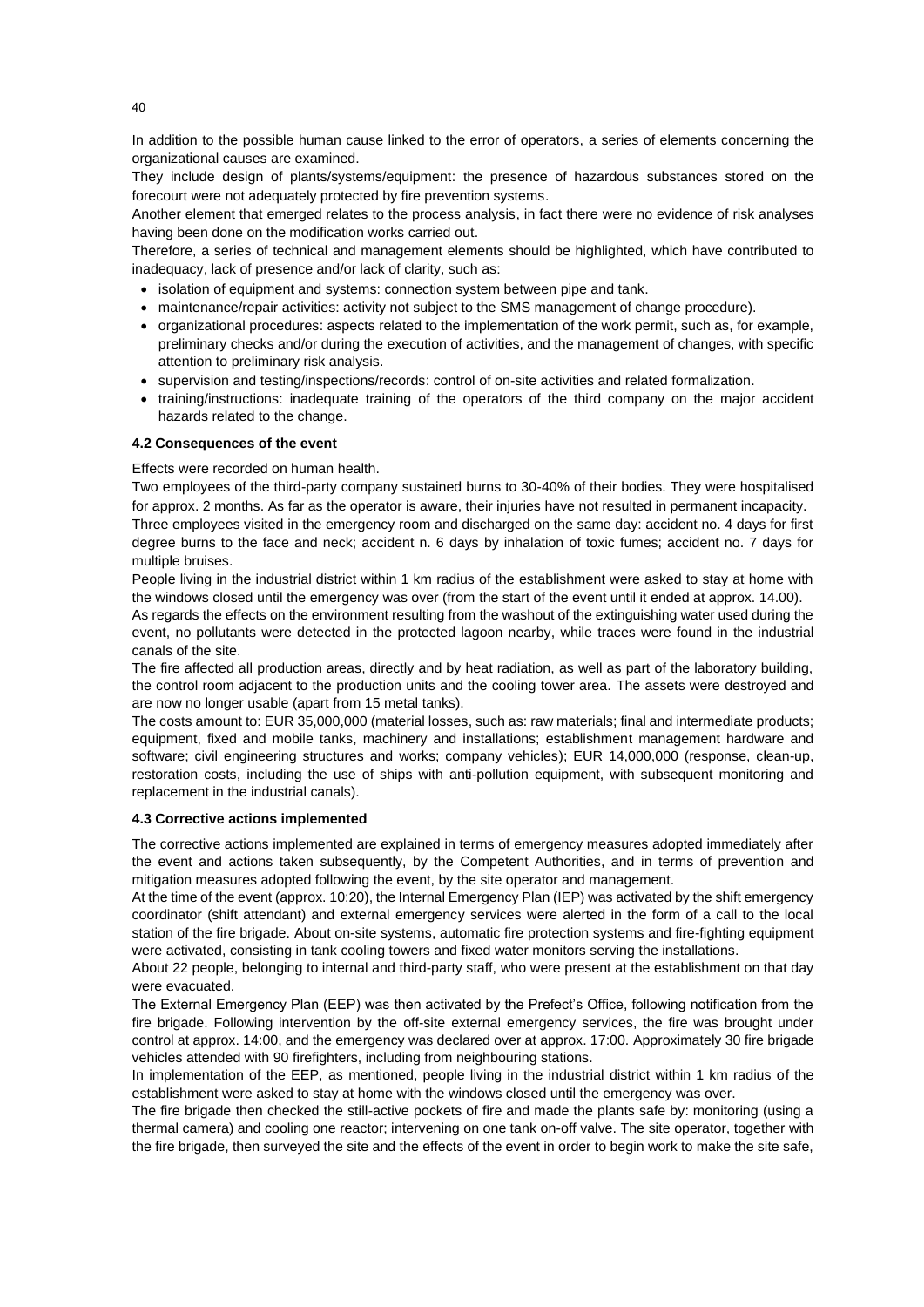which lasted for 1 month (until all the tanks containing hazardous substances present at the establishment were completely emptied).

After the event, the following emergency and environmental safety operations were carried out: a contract was concluded with a company specialising in making sites environmentally safe, resulting in a plan being issued; all tanks were completely emptied and the site was made safe by removing all hazardous substances present at the establishment; the environmental status was continuously monitored during decommissioning activities (hazardous substances possibly present in the air); cleaning of underground utilities, remediation and refurbishment of collection and sewage systems.

# **5. Discussion**

The inspection activity conducted following the major accident, as well as the analysis carried out on the historical experience of events connected to plant modification activities carried out by third parties, highlighted some lessons learned and results of experience.

It is important to pay attention to the following elements:

- Always conduct a risk analysis on all types of modifications in accordance with the appropriate SMS procedure for management of changes (preliminary risks, risks during implementation and risks during operation), resulting in the identification of preventive and protective measures to be implemented, as well as the related training activities for the staff involved.
- Always keep systems subject to modification works under isolated and inert conditions to prevent the environmental conditions from changing, which could lead to the formation of potentially flammable and/or explosive atmospheres.
- The work permit process must always pay attention to: checks prior to and/or during the performance of the activities, supervision by the persons responsible and formalisation.
- Follow the procedures for the correct positioning of stores of hazardous substances and mixtures on the forecourt (e.g. tanks, drums, IBCs, etc.), including related fire protection systems and equipment, as a result of an appropriate risk analysis.

# **6. Conclusions**

As discussed by Agnello et al (2012), at Seveso establishments, the complex documents underlying the SMS are managed by specialists, which are very far from daily operation. Major companies are usually committed to disseminate the content of the safety documents among employee and contractor workers, but at for small and medium sized enterprises, sometimes there is a "wall" between safety knowledge, contained in official guidelines and recommended practices, and real operation. This "wall" is a major obstacle for an adequate safety management and must be fought in any way. The lack or impoverishment of internal safety culture makes the organization impervious to external knowledge. In these organizations, everyone ends up following unwritten practices, as faster and simpler, and ignoring all the experiential and cognitive heritage, formed over decades. In the chemical specialties industry, are present many small and medium sized enterprises, featuring a poorer organization. As competition in this sector is higher, technical interventions are done under hurry pressure, and recognized practices for the management of the changes are possibly disregarded. Experience and knowledge are forgotten and, consequently, risks related to changes, particularly for temporary ones, are ignored or misunderstood at all.

It is important to open breaches in the above mentioned "wall" and assure that operation benefits always from all available knowledge. The company management should have as a priority the promotion of the safety culture internally, but where the internal organizations are poor, the associations have to carry out a capillary action to disseminate knowledge through their network. In order to implement such a dissemination, short webinars may be organized for on field operator, as well as simple bulletins, appropriate for workers.

In order to promote the safety culture, the experience gained from accidents, incidents and near-misses is valuable. Every relevant event, and not only the major ones, should be recorded, the detail described, the involved substances identified, the causes investigated, the emergency interventions and the corrective actions described. The incident and near-miss documents should be shared, throughout company and the industrial network, including contractors and allied companies. In chemical specialties industry, which is featuring a higher fragmentation, entrepreneurial associations should promote the sharing of incident and near-miss documents, as proposed already a dozen years ago by Gagliardi and Astarita (2008).

Regulatory authorities also have a big responsibility. In particular, the mandatory inspections, required by the Seveso Directive, can be an important opportunity to verify, in addition to the technical systems and procedures, the presence of a safety culture. In particular, in the chemical specialties sector, the inspectors have to pay attention to the management of changes, where recognized good practices may be forgotten, preferring treacherous and dangerous informal procedures, which are the root cause of accidents involving hot work and flammable substances. Sample interviews with personnel of all levels can be useful for inspectors to understand the level of awareness and knowledge of the personnel and possibly prescribe specific interventions for the promotion of the safety culture.